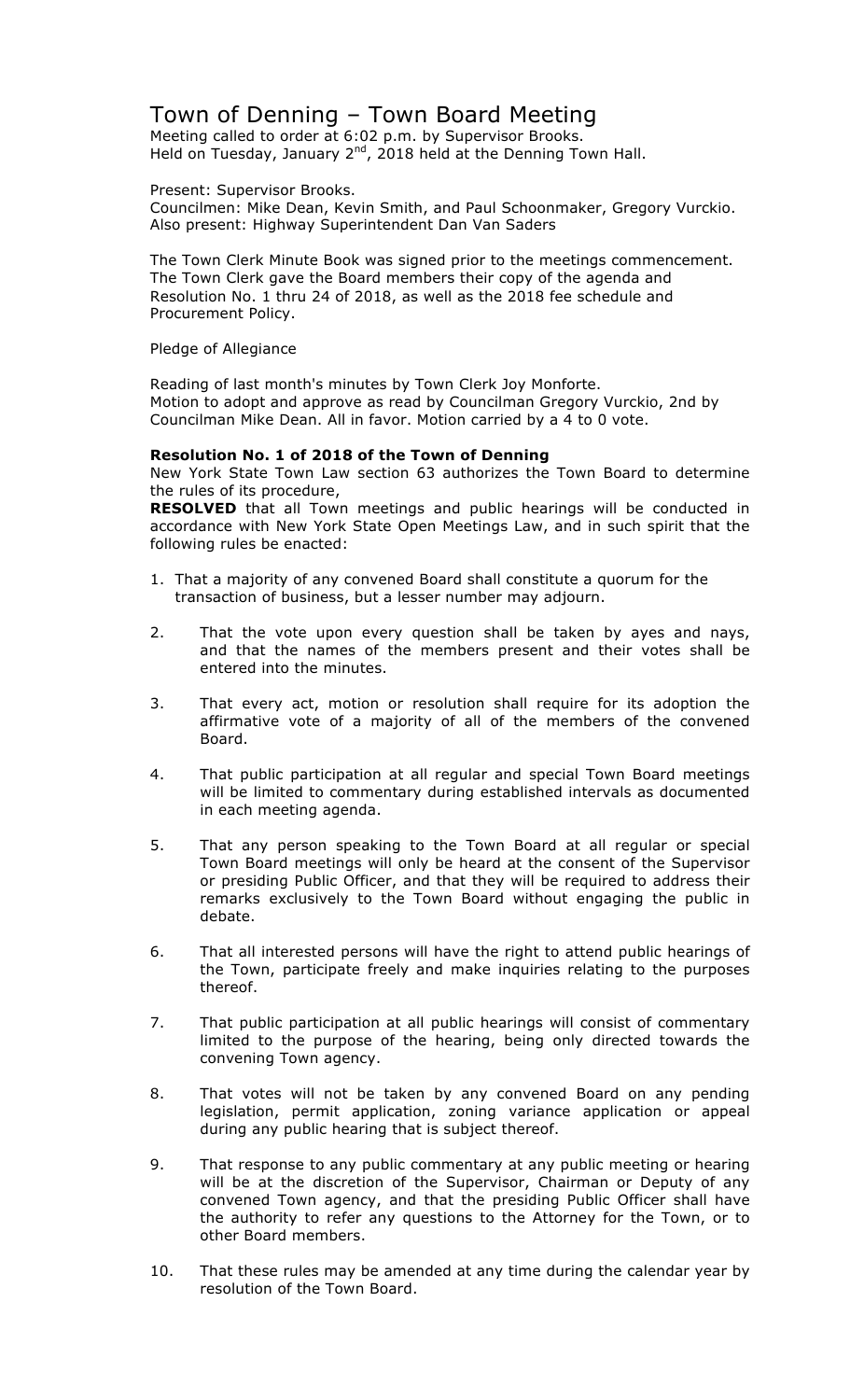Motion to adopt and approve by Councilman Mike Dean, 2<sup>nd</sup> by Councilman Paul Schoonmaker. Roll Call Vote: Councilman Mike Dean AYE Councilman Paul Schoonmaker AYE Councilman Kevin Smith AYE Councilman Gregory Vurckio AYE Supervisor David Brooks AYE Motion carried following a unanimous roll call vote.

### **Resolution No. 2 of 2018 of the Town of Denning**

**WHEREAS** New York State Town Law sections 62 authorizes the Town Board to establish fixed days of each month for regular meetings, and

**WHEREAS** New York State Public Officers Law section 103(b) requires a public body to make all reasonable efforts to hold meetings in facilities that permit barrier free access to the physically handicapped,

**NOW THEREFORE**, be it **RESOLVED** that the regular Town Board meetings will, throughout the year 2018, be held each month, with the meeting location alternating between Denning Town Hall in Claryville and the Sundown Church Hall in Sundown, between the months of April and October by the following schedule:

### **Denning Town Hall in Claryville:**

6:00 PM Tuesday January 2 (Organizational Meeting) 6:00 PM Tuesday February 6 6:00 PM Tuesday March 6 7:00 PM Tuesday May 1 7:00 PM Wednesday July 3 7:00 PM Tuesday September 4 6:00 PM Wednesday, November 7 NYS elections 6:00 PM Tuesday December 4

### **Sundown Church Hall in Sundown:**

7:00 PM Tuesday April 3 7:00 PM Tuesday June 5 7:00 PM Tuesday August 7 6:00 PM Tuesday October 2

Be It Further, **RESOLVED** that the regular Business Town Board meeting will, throughout the year 2018, be held the on the second Tuesday of each month, at the Denning Town Hall in Claryville, at 6 pm, January 9, February 13, March 13, at 7 pm for April 10, May 8, June 12, July 10, August 14, September 11, and at 6pm October 9, November 13, December 11.

Motion to adopt and approve by Councilman Kevin Smith, 2<sup>nd</sup> by Councilman Paul Schoonmaker. Roll Call Vote: Councilman Mike Dean AYE Councilman Paul Schoonmaker AYE Councilman Kevin Smith AYE Councilman Gregory Vurckio AYE Supervisor David Brooks AYE Motion carried following a unanimous roll call vote.

### **Resolution No. 3 of 2018 of the Town of Denning**

**WHEREAS** New York State Town Law sections 64 (11) authorizes the Town Board to designate the official newspaper of the Town

And **WHEREAS** New York State Open Meetings Law, Public Officers Law section 104, requires notice of time and place of Town Board meetings to be given to the news media,

**NOW THEREFORE**, be it **RESOLVED** that the Ye Olde Tri-Valley Townsman, P.O. Box 232, Grahamsville, N.Y. 12740, is designated as the official newspaper of the Town of Denning, and

**Further**, be it **RESOLVED** that the public notices will also be published on the Town of Denning website address www.denning.us

Motion to adopt and approve by Councilman Paul Schoonmaker,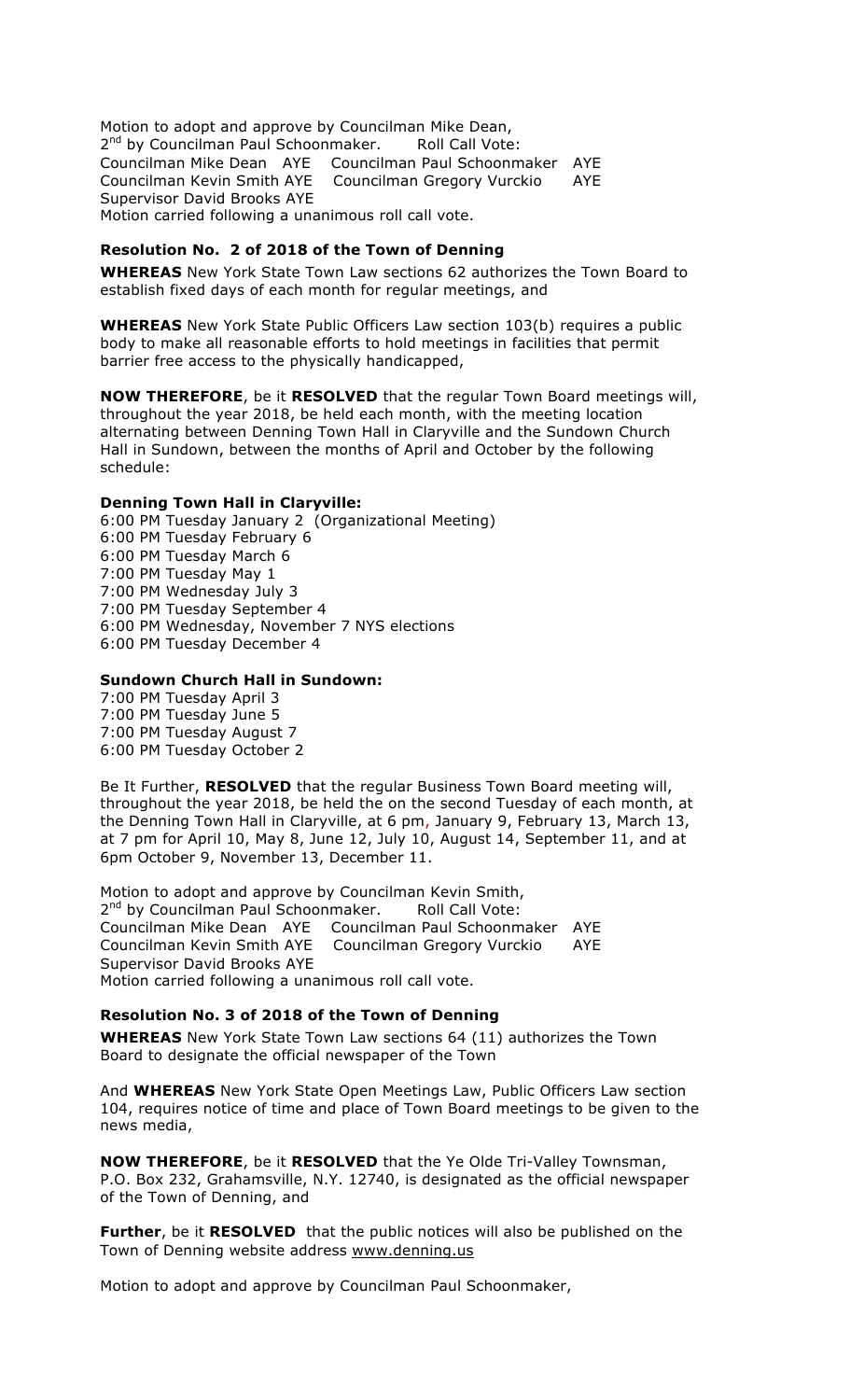2<sup>nd</sup> by Councilman Mike Dean. Roll Call Vote: Councilman Mike Dean AYE Councilman Paul Schoonmaker AYE Councilman Kevin Smith AYE Councilman Gregory Vurckio AYE Supervisor David Brooks AYE Motion carried following a unanimous roll call vote.

#### **Resolution No. 4 of 2018 of the Town of Denning**

**WHEREAS** New York State Town Law sections 64 (11) authorizes the Town Board to designate the banks or trust companies in which all Town officers shall deposit all monies coming into their hands by virtue of their offices,

**NOW THEREFORE**, be it **RESOLVED** that Catskill Hudson Bank, NYS Route 55, Grahamsville, N.Y. 12740, be the designated depository bank for the Town of Denning, and

**FURTHER WHEREAS** Real Property Tax Law §996 authorizes the Denning Town Board to contract with a local bank for the collection of real property taxes, and

**NOW THEREFORE BE IT RESOLVED**, that the Town of Denning Town Board **HEREBY** authorizes the official bank of the Town of Denning which is the Catskill Hudson, the Grahamsville Branch (only) to collect taxes for the benefit of its residents.

**SAID** bank must follow the New York State rules as established in §996**.** And

**WHEREAS** New York State Law authorizes Town Board to set policy by resolution and **WHEREAS** the tax over payments cost the Town additional monies in refunding amounts.

**THEREFORE BE IT RESOLVED** the Denning Town Board **HEREBY** authorizes the Town of Denning Tax Collector to retain all over payments which are \$2.00 and less. And **FURTHER**

**WHEREAS** General Municipal Law § 85 authorizes municipalities to provide the imposition of a charge to any account where a tendered payment was dishonored

(§ 5-328) by the bank or depository institution, the amount charged to the Town is to be included in the amount due, not to exceed \$20.00. And

**WHEREAS** New York State Law §4-34 authorizes such charges as "expenses incurred in the accomplishment of powers or duties", and

**WHEREAS** the Town Board agrees that mailing and other costs should not be borne by the residents,

**THEREFORE BE IT RESOLVED** that the Town Board **HEREBY** approves the addition of all mailings and other costs incurred to be an additional charge for all returned payments.

**NOW THEREFORE BE IT FURTHER RESOLVED** the Town of Denning Town Board **HEREBY** approves and adopts the afore mentioned policy.

Motion to adopt and approve by Councilman Mike Dean, 2<sup>nd</sup> by Councilman Kevin Smith. Roll Call Vote: Councilman Mike Dean AYE Councilman Paul Schoonmaker AYE Councilman Kevin Smith AYE Councilman Gregory Vurckio AYE Supervisor David Brooks AYE Motion carried following a unanimous roll call vote.

#### **Resolution No. 5 of 2018 of the Town of Denning**

**WHEREAS** New York State Town Law section 118 authorize the Town Board to allow for advanced payments of claims,

**NOW, THEREFORE**, be it **RESOLVED** that throughout the year 2018, the Town Board authorizes the Supervisor to pay claims, in advance of audit, the bills submitted by health insurance providers, telephone, electric, gas, utility and cable companies, the municipal credit card, post office box fees as well as CHIPS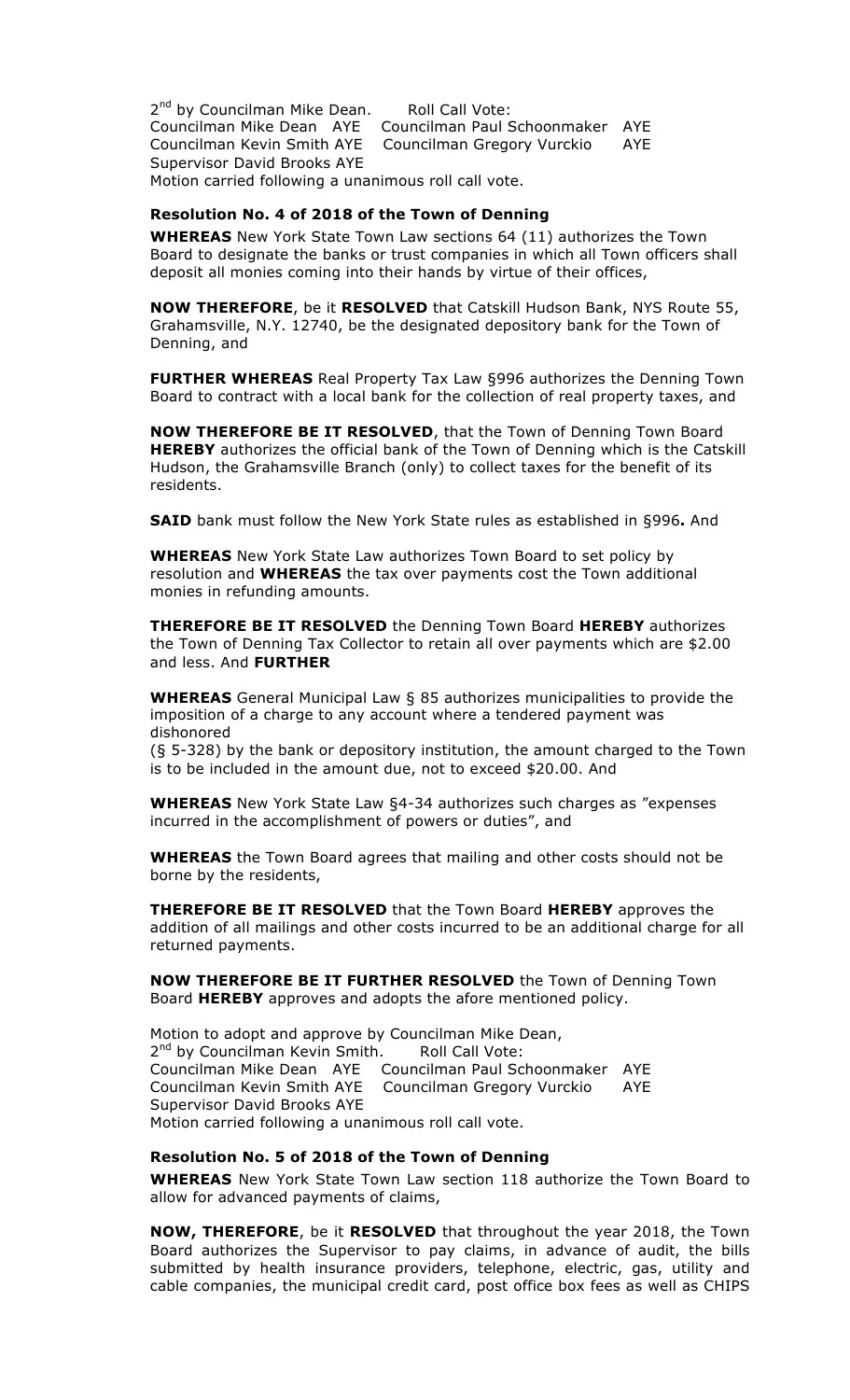and any other governmental program which may require proof of paid voucher if SAID payment is required by the program.

Motion to adopt and approve by Councilman Gregory Vurckio, 2<sup>nd</sup> by Councilman Paul Schoonmaker. Roll Call Vote: Councilman Mike Dean AYE Councilman Paul Schoonmaker AYE Councilman Kevin Smith AYE Councilman Gregory Vurckio AYE Supervisor David Brooks AYE Motion carried following a unanimous roll call vote.

#### **Resolution No. 6 of 2018 of the Town of Denning**

#### **WHEREAS New York State Town Law sections 116 authorizes the Town Board to establish the amount to be allowed for the use of personal vehicles in the performance of official duties,**

And **NOW THEREFORE**, be it **RESOLVED** that throughout the year 2018, the rate for financial reimbursement of personal vehicles use during the performance of official duties will be equal to 54.5 cents per mile.

Motion to adopt and approve by Councilman Kevin Smith, 2<sup>nd</sup> by Councilman Gregory Vurckio. Roll Call Vote: Councilman Mike Dean AYE Councilman Paul Schoonmaker AYE Councilman Kevin Smith AYE Councilman Gregory Vurckio AYE Supervisor David Brooks AYE Motion carried following a unanimous roll call vote.

#### **Resolution No. 7 of 2018 of the Town of Denning**

**WHEREAS** New York State Town Law Public Officers Law sections 87 (b) (iii) authorizes the Town Board to establish fixed charges for document photocopies resulting from requests for records,

And **WHEREAS** New York State Town Law section 64 subsection 1(a) describes the use of petty cash fund for the purpose of making change when such is required in the performance of official duties,

**NOW THEREFORE**, be it **RESOLVED** that throughout the year 2018, the Town Clerks Office shall charge a standard fee of 25 cents per copied page up to 8 1/2 by 14 inches, plus all applicable postage charges for the cost of mailing requested documents delivery.

**BE IT FURTHER RESOLVED** that the collection of all receipts resulting from charges for document copies and mailing be conferred upon the Town Clerk as income through petty cash account.

**WHEREAS** the Town of Denning Town Board is authorized by New York State Town Law article 6 to set policy to benefit the Town, and

**WHEREAS** the Town Clerk has requested a Freedom of Information policy pertaining to employees and officials be made in addition to the current form request now being used, and

**WHEREAS** it has been urged to adopt this policy as recommended by the Association of Towns.

**THEREFORE** any Town Official or Employee seeking information under the FOIL policy for his or her official duty charge shall not be required to submit a FOIL request.

**However**, when applied for private use, the FOIL request form must be submitted as well as the copy fee previously approved.

**NOW THEREFORE BE IT FURTHER RESOLVED** that the Town of Denning Town Board **HEREBY** reaffirms Said Policy.

Motion to adopt and approve by Councilman Gregory Vurckio, 2<sup>nd</sup> by Councilman Paul Schoonmaker. Roll Call Vote: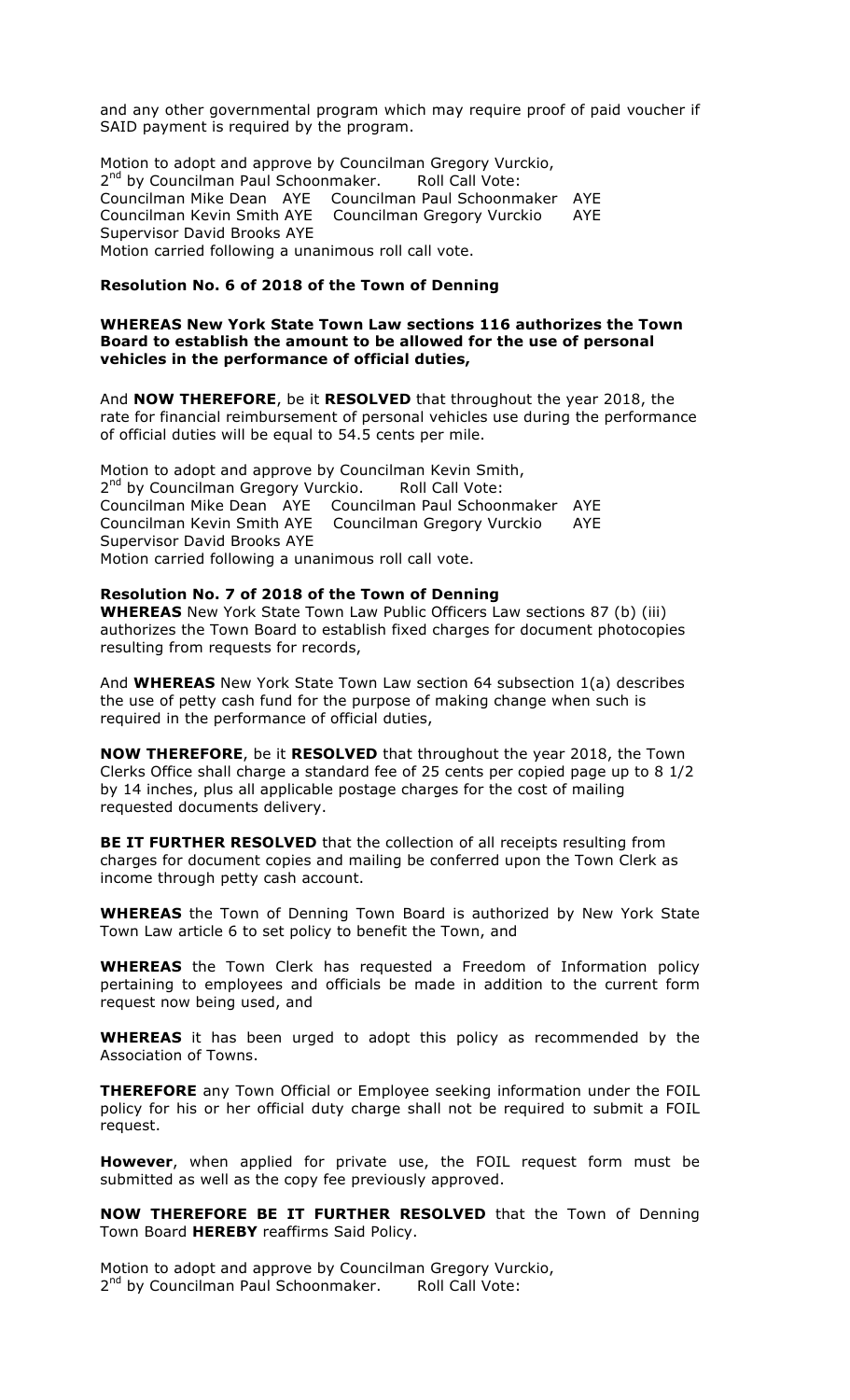Councilman Mike Dean AYE Councilman Paul Schoonmaker AYE Councilman Kevin Smith AYE Councilman Gregory Vurckio AYE Supervisor David Brooks AYE Motion carried following a unanimous roll call vote.

### **Resolution No. 8 of 2018 of the Town of Denning**

And **WHEREAS** New York State Town Law section 20 2 (b) authorizes the Town Board to employ an attorney to render professional services and provide legal advice to the Town, at the fee of \$150.00 per hour.

**NOW THEREFORE**, be it **RESOLVED** that Rod Futerfas, Attorney at Law, of the firm Wapner, Koplovitz & Futerfas, 239 Wall Street, Kingston, N.Y. 12401 be retained as Attorney for the Town of Denning. (General Fund Appropriations Code A1420.4)

Motion to adopt and approve by Councilman Paul Schoonmaker, 2<sup>nd</sup> by Councilman Mike Dean. Roll Call Vote: Councilman Mike Dean AYE Councilman Paul Schoonmaker AYE Councilman Kevin Smith AYE Councilman Gregory Vurckio AYE Supervisor David Brooks AYE Motion carried following a unanimous roll call vote.

#### **Resolution No. 9 of 2018 of the Town of Denning**

**WHEREAS** New York State Uniform Fire Prevention and Building Code authorizes the Town Board to appoint a Code Enforcement Officer for the Town,

And **WHEREAS** Article 6 of the Zoning Law of the Town of Denning authorizes the Town Board to appoint a Code Enforcement Officer to enforce the provisions of the Zoning Law and the International Building Code.

**NOW THEREFORE**, be it **RESOLVED** that Karl von Hassel, 524 County Highway 3, Flieschmanns, N.Y. 12430, be appointed as Code Enforcement Officer for the Town of Denning, with an annual salary of \$7,600.00 to be drawn from Safety Inspection Personal Services. (General Fund Appropriations Code A3620.1)

Motion to adopt and approve by Councilman Gregory Vurckio, 2<sup>nd</sup> by Councilman Mike Dean. Roll Call Vote: Councilman Mike Dean AYE Councilman Paul Schoonmaker AYE Councilman Kevin Smith AYE Councilman Gregory Vurckio AYE Supervisor David Brooks AYE Motion carried following a unanimous roll call vote.

#### **Resolution No. 10 of 2018 of the Town of Denning**

**WHEREAS** New York State Town Law section 29(15) allows for the Town Board to authorize the Town Supervisor to designate a bookkeeper for the Town,

**NOW THEREFORE**, be it **RESOLVED** that Cindy Mickelson, PO Box 251, Grahamsville, NY, 12740, be appointed as bookkeeper of the Town of Denning, with an annual salary of \$9,500.00 to be drawn from Supervisor Personal Services.

(General Fund Appropriations Code **A1220.1**)

Motion to adopt and approve by Councilman Kevin Smith, 2<sup>nd</sup> by Councilman Paul Schoonmaker. Roll Call Vote: Councilman Mike Dean AYE Councilman Paul Schoonmaker AYE Councilman Kevin Smith AYE Councilman Gregory Vurckio AYE Supervisor David Brooks AYE Motion carried following a unanimous roll call vote.

#### **Resolution No. 11 of 2018 of the Town of Denning**

**WHEREAS** New York State Town Law section 42 authorizes the Town Board to establish the office of Deputy Supervisor,

and **WHEREAS** New York State Town Law section 42 authorizes the Town Supervisor to appoint the Deputy Supervisor to serve at the pleasure of the Supervisor,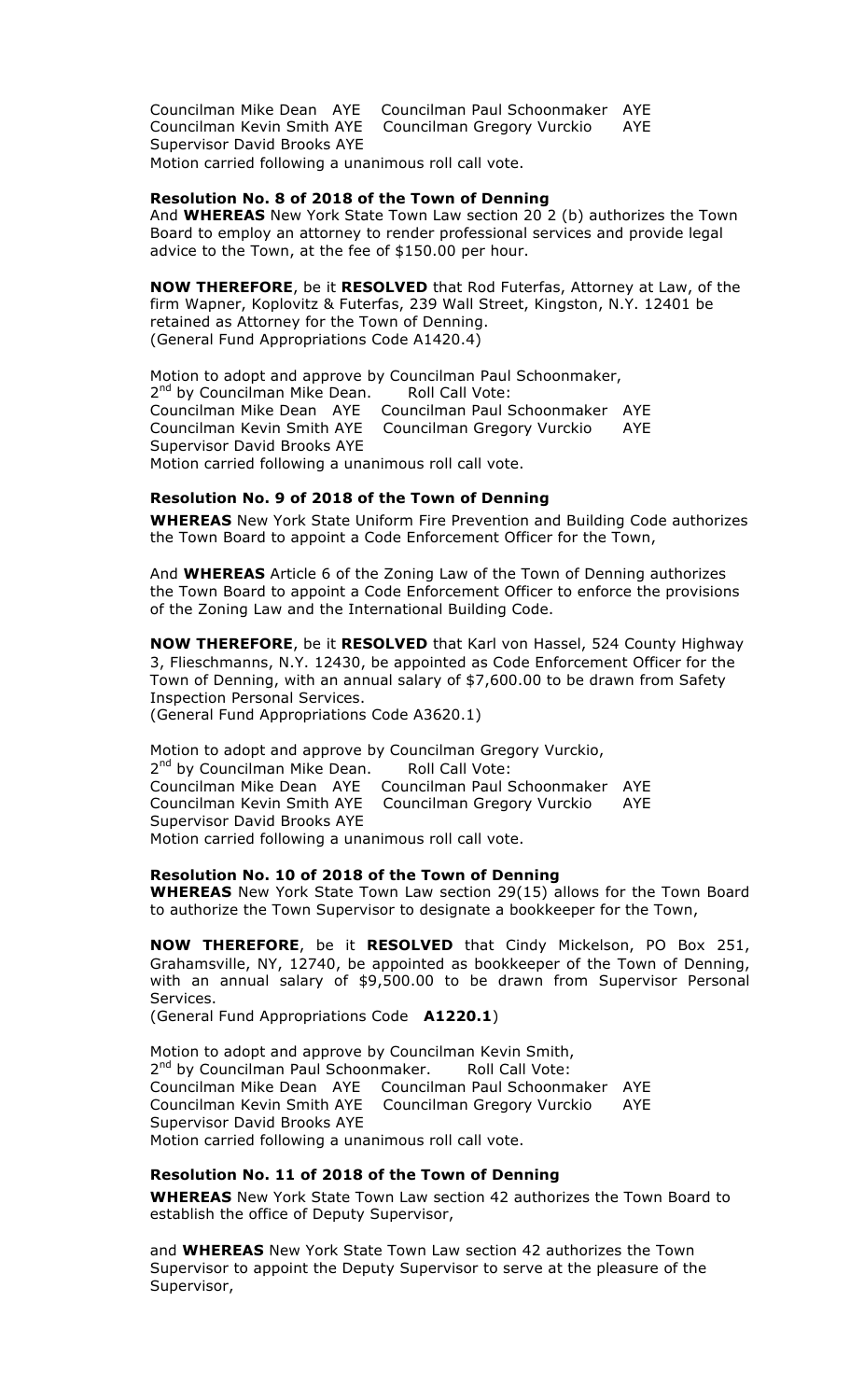**NOW THEREFORE**, be it **RESOLVED** that the position of Deputy Supervisor be established, and that Councilman Gregory Vurckio, be appointed as Deputy Supervisor for the Town of Denning.

Motion to adopt and approve by Councilman Mike Dean, 2<sup>nd</sup> by Councilman Kevin Smith. Roll Call Vote: Councilman Mike Dean AYE Councilman Paul Schoonmaker AYE Councilman Kevin Smith AYE Councilman Gregory Vurckio ABSTAIN Supervisor David Brooks AYE Motion carried following a unanimous roll call vote.

#### **Resolution No. 12 of 2018 of the Town of Denning**

**WHEREAS** New York State Town Law section 32 (2) authorizes the Town Board to establish the office of Deputy Town Superintendent of Highways, and

**WHEREAS** New York State Town Law section 32 (2) authorizes the Town Highway Superintendent to appoint Robert Totten as the Deputy Highway Superintendent to serve at the pleasure of the Town Highway Superintendent,

**NOW, THEREFORE**, be it **RESOLVED** that the position of Deputy Highway Superintendent be established for the Town of Denning, with an annual salary of \$1,857.00, to be drawn from Superintendent of Highways Personal Services. (General Fund Appropriations Code A5010.1)

Motion to adopt and approve by Councilman Gregory, 2<sup>nd</sup> by Councilman Mike Dean. Roll Call Vote: Councilman Mike Dean AYE Councilman Paul Schoonmaker AYE Councilman Kevin Smith AYE Councilman Gregory Vurckio AYE Councilman Kevin Smith AYE<br>Supervisor David Brooks AYE Motion carried following a unanimous roll call vote.

#### **Resolution No. 13 of 2018 of the Town of Denning**

**WHEREAS** New York State Public Health Law section 4121 and 4123 authorizes the Town Board to appoint a Registrar of Vital Statistics,

**NOW, THEREFORE**, be it **RESOLVED** that Joy Monforte, 75 Woodfield Road, Grahamsville, NY 12740, serving as Denning Town Clerk, be appointed as Registrar of Vital Statistics with an annual salary of \$50.00, to be drawn from Registrar of Vital Statistics Personal Services. (General Fund Appropriations Code A4020.1)

Motion to adopt and approve by Councilman Kevin Smith, 2<sup>nd</sup> by Councilman Mike Dean. Roll Call Vote: Councilman Mike Dean AYE Councilman Paul Schoonmaker AYE Councilman Kevin Smith AYE Councilman Gregory Vurckio AYE Supervisor David Brooks AYE Motion carried following a unanimous roll call vote.

#### **Resolution No. 14 of 2018 of the Town of Denning**

**WHEREAS** New York State Town Law section 27 authorizes the Town Board to determine the salaries of town officers and employees, and

**WHEREAS** New York State Public Officers Law section 9 provides for the designation of order in which two or more appointed deputies may act, and

**WHEREAS**, under Civil Service Law §41 Deputies of principal executives fall within the exempt class of civil service only when they are authorized by law to act generally for and in place of their principals; and

**WHEREAS** Public Officers Law section 10 and 25 require the taking of oath of office by all town officers,

**NOW, THEREFORE,** be it, **RESOLVED** that Tammy Beck, Denning, NY 12740, be appointed as First Deputy Town Clerk/Tax Collector and as Records Management Technician for the Town of Denning, with an annual salary of \$5,698.00 to be drawn from Town Clerk Personal Services, and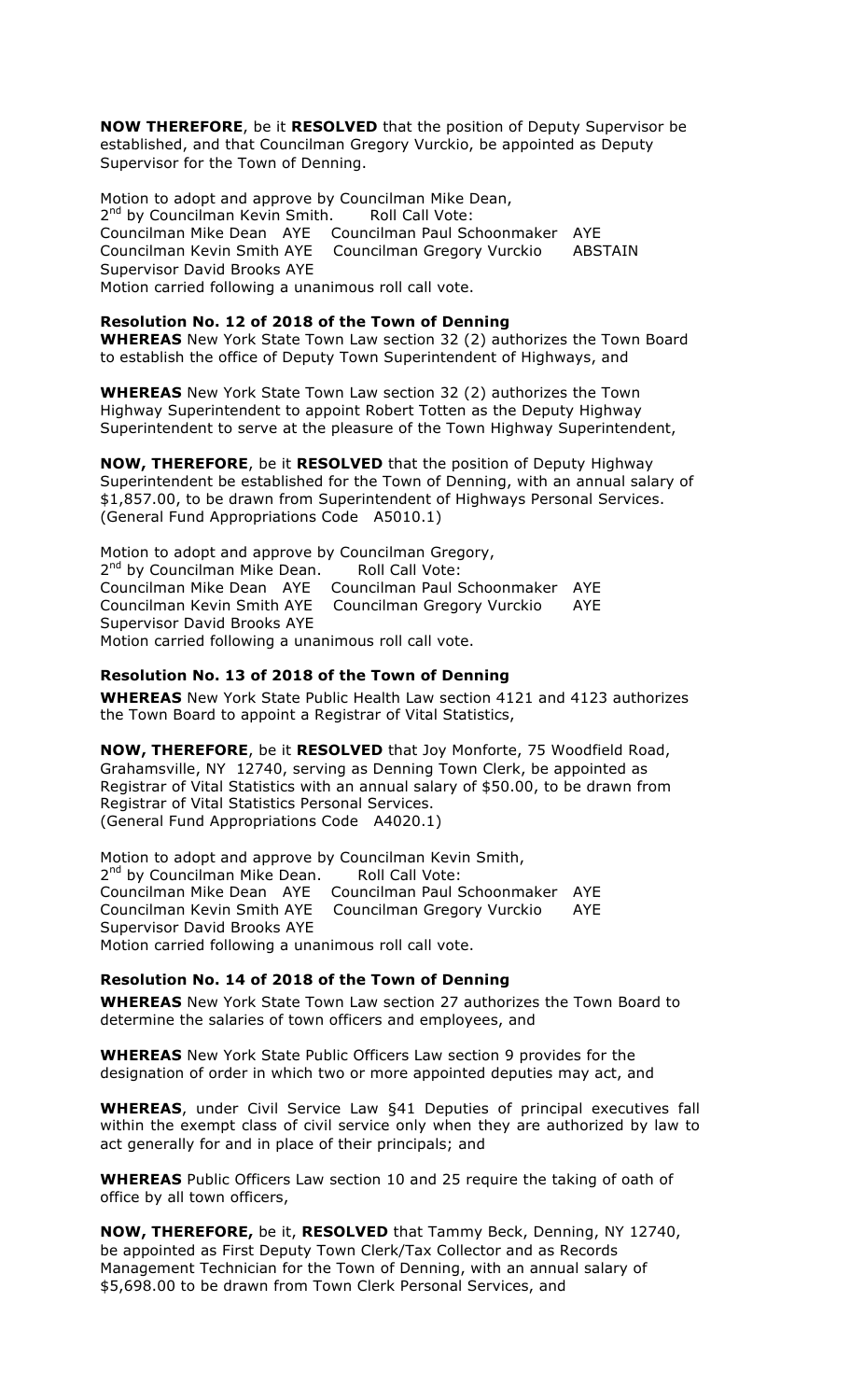(General Fund appropriations code A1410.1)

**BE IT FURTHER RESOLVED** that a Second Deputy Town Clerk/Tax Collector, may be appointed, at any time.

**NOW THEREFORE BE IT FURTHER RESOLVED** that the Deputy to the Town Clerk/Tax Collector be required to take and subscribe a constitutional Oath of Office to be filed with the Town Clerk as well as a Confidentiality Oath to be on file in the Office of the Town Clerk.

Motion to adopt and approve by Councilman Gregory Vurckio, 2<sup>nd</sup> by Councilman Mike Dean. Roll Call Vote: Councilman Mike Dean AYE Councilman Paul Schoonmaker AYE Councilman Kevin Smith AYE Councilman Gregory Vurckio AYE Supervisor David Brooks AYE Motion carried following a unanimous roll call vote.

#### **Resolution No. 15 of 2018 of the Town of Denning**

**WHEREAS** New York State Town Law section 27 authorizes the Town Board to determine the salaries of town officers and employees, and

**WHEREAS** New York State Civil Service Law sections 35 and 40 establish jurisdictional classification of positions, with provisions for a definition of noncompetitive classification of employment positions subject to Town Council appointment,

**NOW THEREFORE** be it **RESOLVED** that Tammy Beck be appointed as Clerk to the Justice Court with an hourly wage of \$13.26 not to exceed \$4,045.00 yearly, to be drawn from Justice Personal Services. (General Fund Appropriations Code A1110.1)

Motion to adopt and approve by Councilman Mike Dean, 2<sup>nd</sup> by Councilman Paul Schoonmaker. Roll Call Vote: Councilman Mike Dean AYE Councilman Paul Schoonmaker AYE Councilman Kevin Smith AYE Councilman Gregory Vurckio AYE Supervisor David Brooks AYE Motion carried following a unanimous roll call vote.

### **Resolution No. 16 of 2018 of the Town of Denning**

**WHEREAS** New York State Arts and Cultural Affairs Law section 57.07 authorizes the Town Supervisor to appoint a Local Historian,

**NOW, THEREFORE**, be it **RESOLVED** that Tom McGee, 5444 Red Hill Road, Claryville, NY 12725, be appointed as Historian for the Town of Denning.

Motion to adopt and approve by Councilman Paul Schoonmaker, 2<sup>nd</sup> by Councilman Mike Dean. Roll Call Vote: Councilman Mike Dean AYE Councilman Paul Schoonmaker AYE Councilman Kevin Smith AYE Councilman Gregory Vurckio AYE Supervisor David Brooks AYE Motion carried following a unanimous roll call vote.

### **Resolution No. 17 of 2018 of the Town of Denning**

**WHEREAS** New York State Agriculture & Market Law section 114 authorizes the Town Board to appoint a Dog Control Officer for the Town,

**NOW, THEREFORE**, be it **RESOLVED** that Archie Ackerley Jr., 26 Schultz Road, Claryville, New York, 12725, be appointed as Dog Control Officer for the Town of Denning, with an annual salary of \$618.00, to be drawn from Control of Dogs Personal Services. (General Fund Appropriations Code A3510.1) Motion to adopt and approve by Councilman Mike Dean, 2<sup>nd</sup> by Councilman Gregory Vurckio. Roll Call Vote: Councilman Mike Dean AYE Councilman Paul Schoonmaker AYE Councilman Kevin Smith AYE Councilman Gregory Vurckio AYE Supervisor David Brooks AYE Motion carried following a unanimous roll call vote.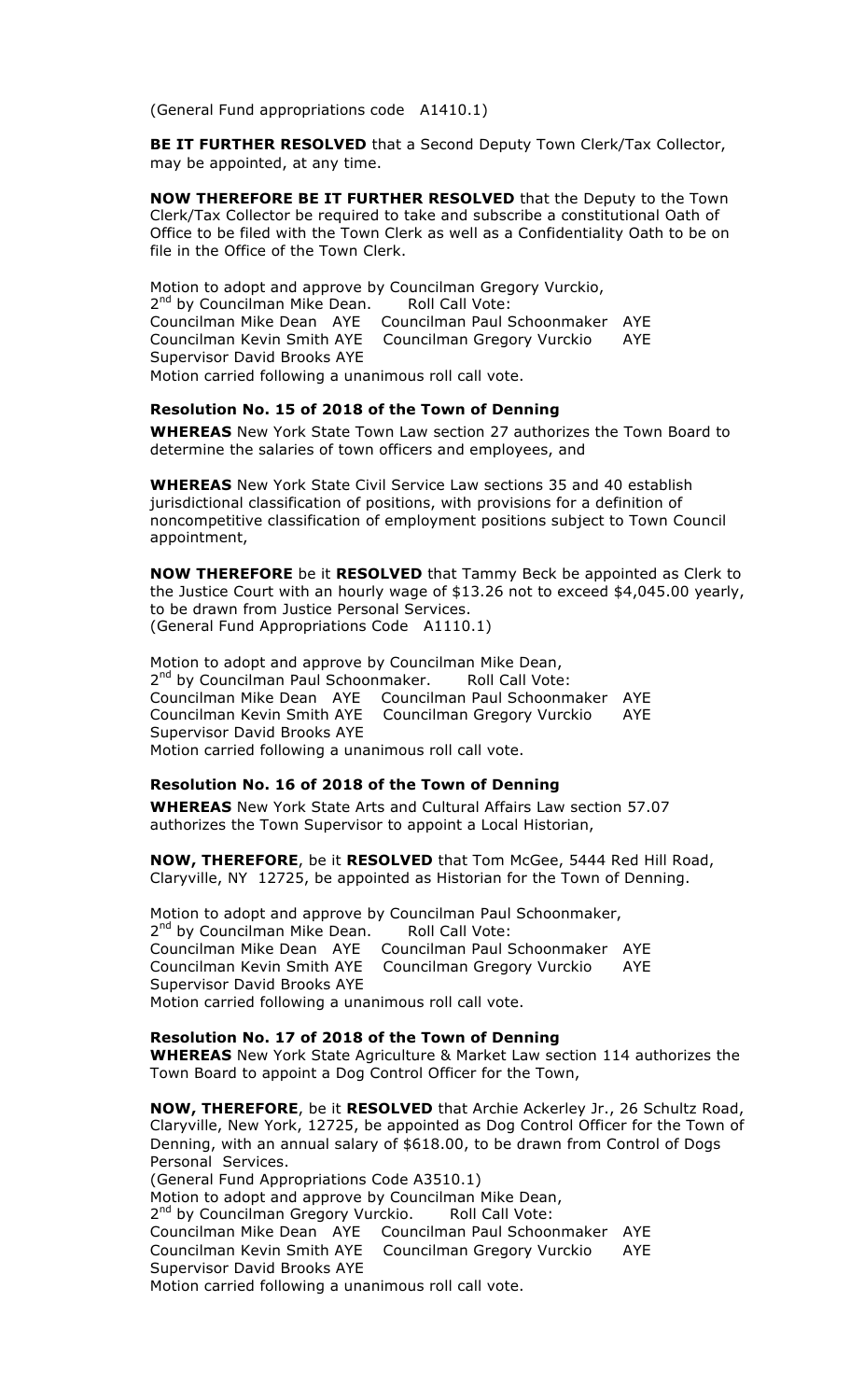#### **Resolution No. 18 of 2018 of the Town of Denning**

**WHEREAS** Town Law § 20(1)(a) and (b) authorizes the Town Board to appoint employees it deems necessary for the proper conduct of the affairs of the Town,

**NOW THEREFORE BE IT RESOLVED** to appoint Scott Mickelson who resides at 455 Yeagerville Road, Napanoch, NY to the position of Town of Denning Recycling Manager, at a salary of \$14.84 per hour to be drawn from Refuse and Garbage Personal Services. (General Fund Appropriations Code A8160.1)

Motion to adopt and approve by Councilman Paul Schoonmaker, 2<sup>nd</sup> by Councilman Mike Dean. Roll Call Vote: Councilman Mike Dean AYE Councilman Paul Schoonmaker AYE Councilman Kevin Smith AYE Councilman Gregory Vurckio AYE Supervisor David Brooks AYE Motion carried following a unanimous roll call vote.

#### **Resolution No. 19 of 2018 of the Town of Denning**

**WHEREAS** New York State Town Law section 267 and 271 require annual appointments to the Town Planning Board and Zoning Board of Appeals with designated terms of office on a calendar year basis, and

**WHEREAS** Local Law No.3 of 2001 of the Town of Denning requires an annual appointment to the Town Board of Ethics with designated terms of office on a calendar year basis, and

**WHEREAS** Public Officers Law section 10 and 25 require the taking of the Oath of Office by all town officers,

**NOW, THEREFORE**, be it **RESOLVED** that a review of remaining terms of office for members of the Town Planning Board, Zoning Board of Appeals and Board of Ethics be announced on an annual basis at the Town Board organizational meeting.

Further, **RESOLVED** that all newly appointed members be required to take and subscribe a constitutional Oath of Office to be filed with the Town Clerk, and that each member shall be notified of appointment and duration of term in writing by first class mail no later than 10 business days following the annual organizational meeting. And

**NOW, THEREFORE**, **BE IT RESOLVED** that these residents are Board appointed or reappointed to said Boards:

| <b>Planning Board</b> (7 Year Term)<br>Travis Coddington (Re-Appointment)    |                                                                                                                                                                                                                                                                                                 | - expire $12/31/2024$ |
|------------------------------------------------------------------------------|-------------------------------------------------------------------------------------------------------------------------------------------------------------------------------------------------------------------------------------------------------------------------------------------------|-----------------------|
| <b>Zoning Board of Appeals (5 year term)</b><br>Mark Boncek (Re-Appointment) |                                                                                                                                                                                                                                                                                                 | - expire 12/31/2022   |
|                                                                              | Pauline Leverich (Remainder of Term Appointment) - expire 12-31-2020                                                                                                                                                                                                                            |                       |
| <b>Board of Ethics</b> (3 Year Term)<br>Jane Carminati (Re-Appointment)      |                                                                                                                                                                                                                                                                                                 | - expire 12-31-2019   |
| <b>Supervisor David Brooks AYE</b>                                           | Motion to adopt and approve by Councilman Mike Dean,<br>2 <sup>nd</sup> by Councilman Kevin Smith. Roll Call Vote:<br>Councilman Mike Dean AYE Councilman Paul Schoonmaker AYE<br>Councilman Kevin Smith AYE Councilman Gregory Vurckio<br>Motion carried following a unanimous roll call vote. | AYE                   |
| January 2, 2018 - Organizational Meeting                                     |                                                                                                                                                                                                                                                                                                 |                       |

Review of remaining terms: Planning Board **( 7 year term )** Katherine Parr **- Expire 12/31/2020** Joe Sibiga - expire 12/31/2021 Stephen E. Bobik - expire 12/31/2022 Anthony Carminati **Anthony Carminati** - expire 12/31/2018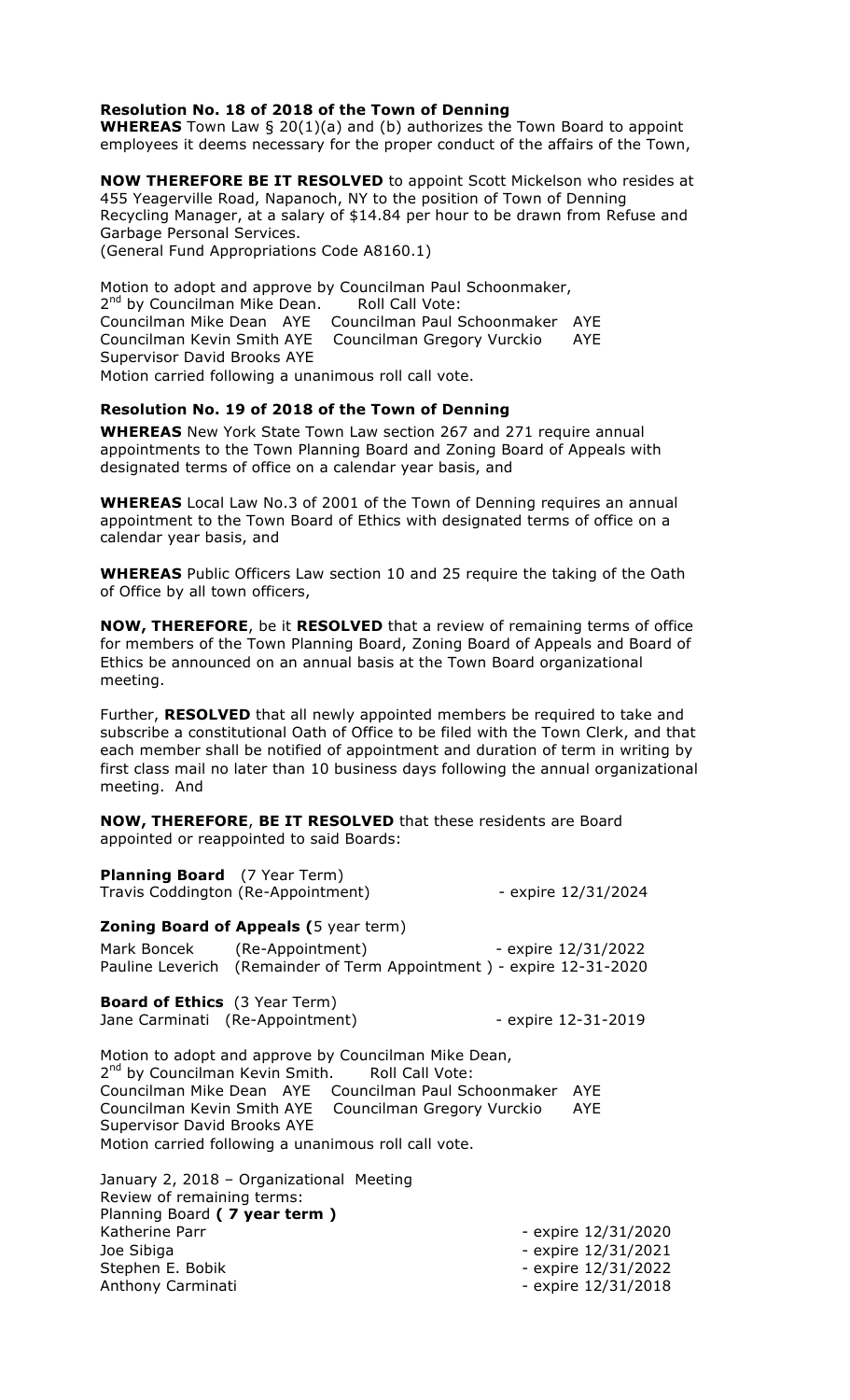| Travis Coddington (Re-Appointment)<br>Chris McInerney<br>James Leverich         | - expire 12/31/2024<br>- expire 12/31/2023<br>- expire 12/31/2019 |
|---------------------------------------------------------------------------------|-------------------------------------------------------------------|
| <b>Zoning Board of Appeal (5 year term)</b>                                     |                                                                   |
| <b>Frances Chiwiwi</b>                                                          | - expire 12/31/2021                                               |
| Mark Boncek (Re-Appointment)                                                    | - expire 12/31/2022                                               |
| John Barnum                                                                     | - expire 12/31/2018                                               |
| Archie Ackerley                                                                 | - expire 12/31/2019                                               |
| Pauline Leverich                                                                | - expire 12/31/2020                                               |
| <b>Board of Ethics</b> (3 year term)                                            |                                                                   |
| Jane Carminati (Re-Appointment)                                                 | - expire 12/31/2020                                               |
| William Leudemann                                                               | - expire 12/31/2018                                               |
| Jeanne Kepley                                                                   | - expire 12/31/2019                                               |
| <b>Board of Assessment Review</b> (October 1st to September 30th - 5 year term) |                                                                   |
| <b>Russell Betters</b>                                                          | - expire 9/30/2022                                                |
| Casey Witthohn                                                                  | - expire 9/30/2018                                                |

Nancy Parrow **- Expire 9/30/2019** 

### **Resolution No. 20 of 2018 of the Town of Denning**

**WHEREAS** New York State Town Law section 27 authorizes the Town Board to determine the salaries of town officers and employees,

**NOW, THEREFORE**, be it **RESOLVED** that the following salaries be fixed for the listed town officers and employees for the Fiscal Year 2018 and as approved in the adopted 2018 Budget. **Town Officers:**

| TUWII UITILEIS.                        |                     |
|----------------------------------------|---------------------|
| Supervisor                             | \$14,000.00         |
| Councilpersons (4) each                | 1,500.00            |
| Superintendent of Highways             | 49,518.00           |
| Deputy Superintendent of Highways      | 1,857.00            |
| Town Clerk/ Tax Collector              | 26,000.00           |
| First Deputy Town Clerk/ Tax Collector | 5,698.00            |
| <b>Town Justice</b>                    | 6,665.00            |
| Assessor                               | 13,227.00           |
| Code Enforcement/Building Inspector    | 7,600.00            |
| Bookkeeper                             | 9,500.00            |
| Dog Control                            | 618.00              |
| <b>Registrar of Vital Statistics</b>   | 50.00               |
| Recycling Manager                      | \$14.84 per hour    |
| Clerk to Justice Court                 | 13.26 per hour      |
| Court Security Officer                 | 15.00 per hour      |
| Records Management/ IT Tech            | 25.00 per hour      |
| House Cleaning                         | \$1,404.00 Annually |
| <b>Highway Employees:</b>              |                     |
| Laborer                                | 20.59 per hour      |
| <b>Starting Salary</b>                 | 18.84 per hour      |

Heavy Equipment Operator Class B 21.33 per hour Starting Salary 19.60 per hour Heavy Equipment Operator Class A 22.02 per hour Starting Salary 20.87 per hour Forman 23.36 per hour Motion to adopt and approve by Councilman Mike Dean, 2<sup>nd</sup> by Councilman Paul Schoonmaker. Roll Call Vote: Councilman Mike Dean AYE Councilman Paul Schoonmaker AYE Councilman Kevin Smith AYE Councilman Gregory Vurckio AYE Supervisor David Brooks AYE Motion carried following a unanimous roll call vote.

#### **Resolution No. 21 of 2018 of the Town of Denning**

**WHEREAS** Public Officers Law section 11 (2) authorizes the Town Board to approve the procurement of a blanket undertaking from any duly authorized corporate surety covering Officers, Clerks and Employees of the Town, And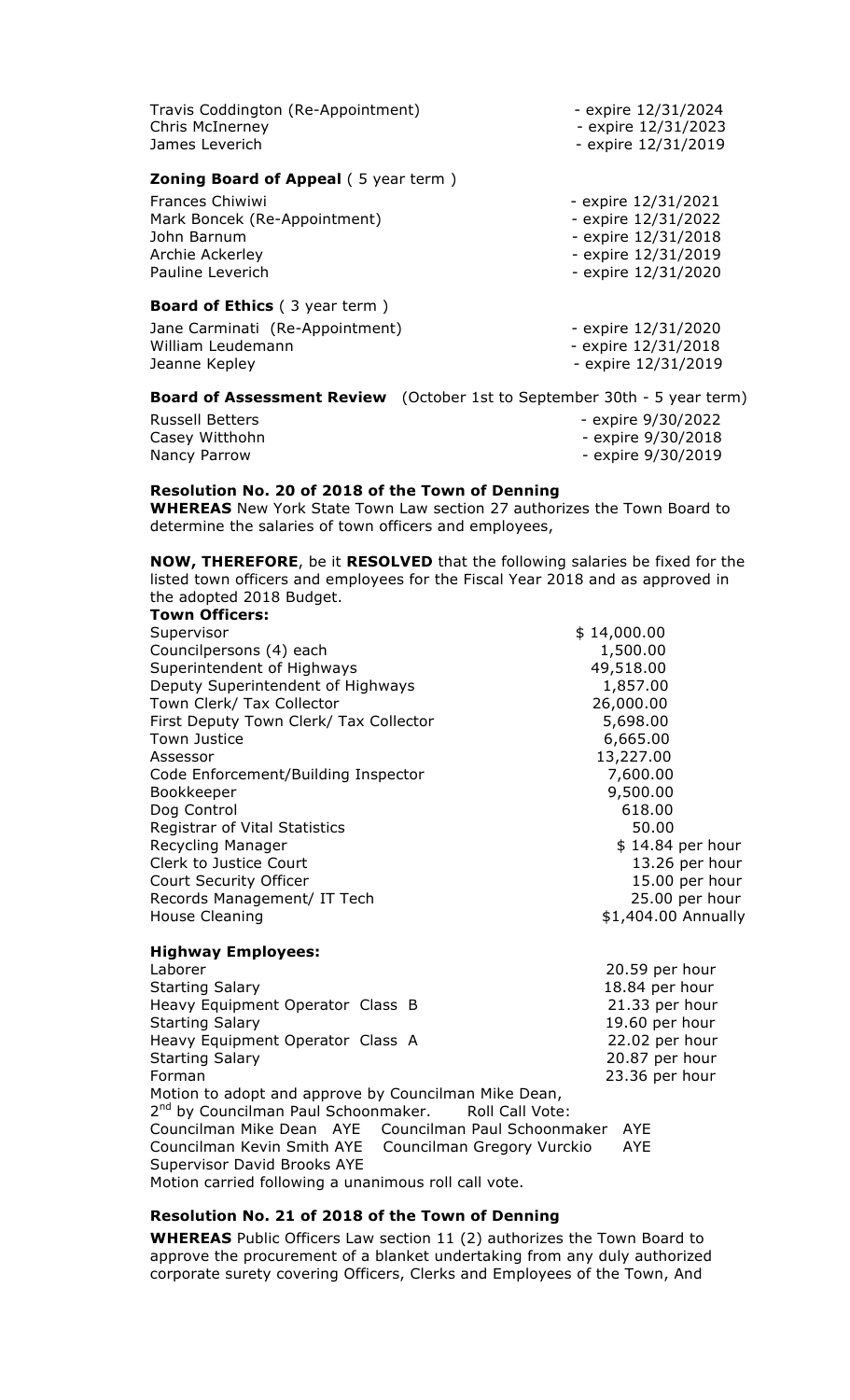**WHEREAS** the Town Clerk / Tax Collector / Bookkeeper as well as any Officers and Employees of the Town of Denning will properly account for and pay over any and all monies received in the course of fulfilling Said person(s) duties.

**NOW, THEREFORE**, be it **RESOLVED** that the public officers bond issued by National Grange Mutual with coverage of \$10,000 for Public Officials and \$800,000 excess for Tax Collectors be procured from Mike Preis, Inc. at the annual premium of \$475.00 to be drawn from Unallocated Insurance. (General Fund Appropriations Code A1910.4).

Motion to adopt and approve by Councilman Gregory Vurckio, 2<sup>nd</sup> by Councilman Paul Schoonmaker. Roll Call Vote: Councilman Mike Dean AYE Councilman Paul Schoonmaker AYE Councilman Kevin Smith AYE Councilman Gregory Vurckio AYE Supervisor David Brooks AYE Motion carried following a unanimous roll call vote.

### **Resolution No. 22 of 2018 of the Town of Denning**

**WHEREAS** New York State has eliminated dog licensing responsibilities as of January 1, 2011 and

**WHEREAS** the Town is now required to set licensing fees and collect a fee for the New York State Animal Population Control Fund. And

**WHEREAS** many licenses are renewed by mail with its added cost.

**NOW THEREFORE BE IT RESOLVED** that **SAID** licensing fees shall include the \$1 and \$3.00 fee as required by New York State. And

**WHEREAS** New York State mandates a \$7.50 difference between the two licenses.

**NOW THEREFORE BE IT FURTHER RESOLVED** that the Town of Denning **HEREBY** sets the following dog licensing fees for the year 2018: Spayed and Neutered fee \$5.00 Unaltered fee \$12.50

Motion to adopt and approve by Councilman Mike Dean, 2<sup>nd</sup> by Councilman Kevin Smith. Roll Call Vote: Councilman Mike Dean AYE Councilman Paul Schoonmaker AYE Councilman Kevin Smith AYE Councilman Gregory Vurckio AYE Supervisor David Brooks AYE Motion carried following a unanimous roll call vote.

### **Resolution No. 23 of 2018 of the Town of Denning**

**WHEREAS** the Town of Denning Town Board feels that a liaison to the Town's Planning Board is a benefit to the Town as a Whole, **NOW THEREFORE BE IT FURTHER RESOLVED** that Councilman Mike Dean be re-appointed SAID liaison to the Denning Planning Board.

Motion to adopt and approve by Councilman Paul Schoonmaker, 2<sup>nd</sup> by Councilman Kevin Smith. Roll Call Vote: Councilman Mike Dean ABSTAIN Councilman Paul Schoonmaker AYE Councilman Kevin Smith AYE Councilman Gregory Vurckio AYE Supervisor David Brooks AYE Motion carried following a unanimous roll call vote.

### **Resolution No. 24 of 2018 of the Town of Denning**

**WHEREAS** New York State Town Law section 27 authorizes the Town Board to determine the salaries of town officers and employees, and

**WHEREAS** New York State Civil Service Law sections 35 and 40 establish jurisdictional classification of positions, with provisions for a definition of noncompetitive classification of employment positions subject to Town Council appointment,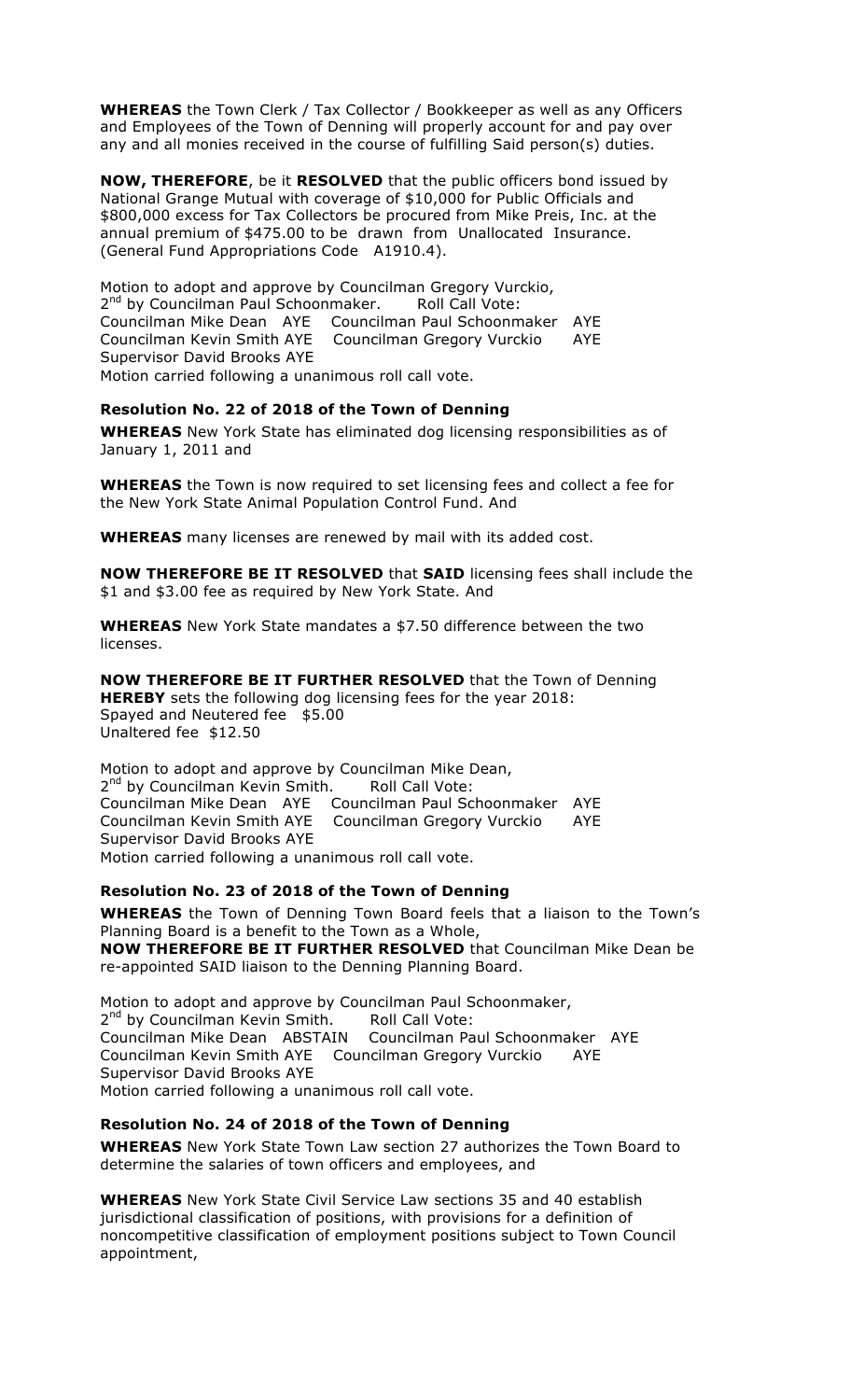**NOW THEREFORE** be it **RESOLVED** that Mr. Scott Mickelson and or Matt Woods be appointed to the position of Court Security Office to the Justice Court (which was established in July of 2017), with an hourly wage of \$15.00, to be drawn from Justice Personal Services. (General Fund appropriations code A1110.1)

Motion to adopt and approve by Councilman Mike Dean, 2<sup>nd</sup> by Councilman Gregory Vurckio. Roll Call Vote: Councilman Mike Dean AYE Councilman Paul Schoonmaker AYE Councilman Kevin Smith AYE Councilman Gregory Vurckio AYE Supervisor David Brooks AYE Motion carried following a unanimous roll call vote.

The Town Board reviews the Procurement Policy for 2018. Motion to adopt and approve by Councilman Gregory Vurckio, 2<sup>nd</sup> by Councilman Paul Schoonmaker. Roll Call Vote: Councilman Mike Dean AYE Councilman Paul Schoonmaker AYE Councilman Gregory Vurckio AYE Supervisor David Brooks AYE Motion carried following a unanimous roll call vote.

The Town Board reviews the fee schedule submitted by Code Enforcement Officer Karl von Hassel, along with Year End Report, total amount is \$8,740.00.  $\checkmark$  Discussion follows.

Motion to adopt and approve by Councilman Gregory Vurckio, 2<sup>nd</sup> by Councilman Mike Dean. Roll Call Vote: Councilman Mike Dean AYE Councilman Paul Schoonmaker AYE Councilman Kevin Smith AYE Councilman Gregory Vurckio AYE Supervisor David Brooks AYE Motion carried following a unanimous roll call vote.

Correspondence – Supervisor Brooks

- o The monthly donation from the Frost Valley YMCA in the amount of \$8,500.00 has been received and is gratefully acknowledged.
- $\circ$  Supervisor Brooks reads a letter from the Justice Court requesting an audit of the year for 2017.

Motion by Councilman Gregory Vurckio to adopt and approve the Court Audit by Auditor Teri Lockhart, 2<sup>nd</sup> by Councilman Mike Dean. <sup>Noul</sup> Call Vote: Councilman Mike Dean AYE Councilman Paul Schoonmaker AYE Councilman Kevin Smith AYE Councilman Gregory Vurckio AYE Supervisor David Brooks AYE

Motion carried following a unanimous roll call vote.

Highway Report by Highway Superintendent Dan Van Saders

- Superintendent Van Saders informs the Town Board the highway department fence and gate is done, drivers are pleased.
- The guiderail is installed for Round Pond and Taylor Roads.
- Salt, sand and plowing on going.
- Issue with the fuel gelling up, now hopes it is resolved.
- Has not met with the electrician yet.
- Plans to install weather s tripping around the highway barn doors.
- Suggests electronic door openers to save heat, thereby saving money.
- Highway Superintendent Van Saders informs the Board of a health issue.
- Highway Superintendent Dan Van Saders opens a discussion on a "equipment wish list." Discussion follows.
- Service call on the loader due to starter issues a then a problem with the backhoe pump.
- Supervisor Brooks asks Highway Superintendent Van Saders to get all bills for 2017 submitted for payment next week, due to necessary fiscal transfers.
- Discussion on the operation of the sander on the 550.
- Supervisor Brooks tells Highway Superintendent Van Saders and crew to keep up the good work.

Planning Board Report by Councilman Mike Dean

o No meeting as there wasn't a quorum.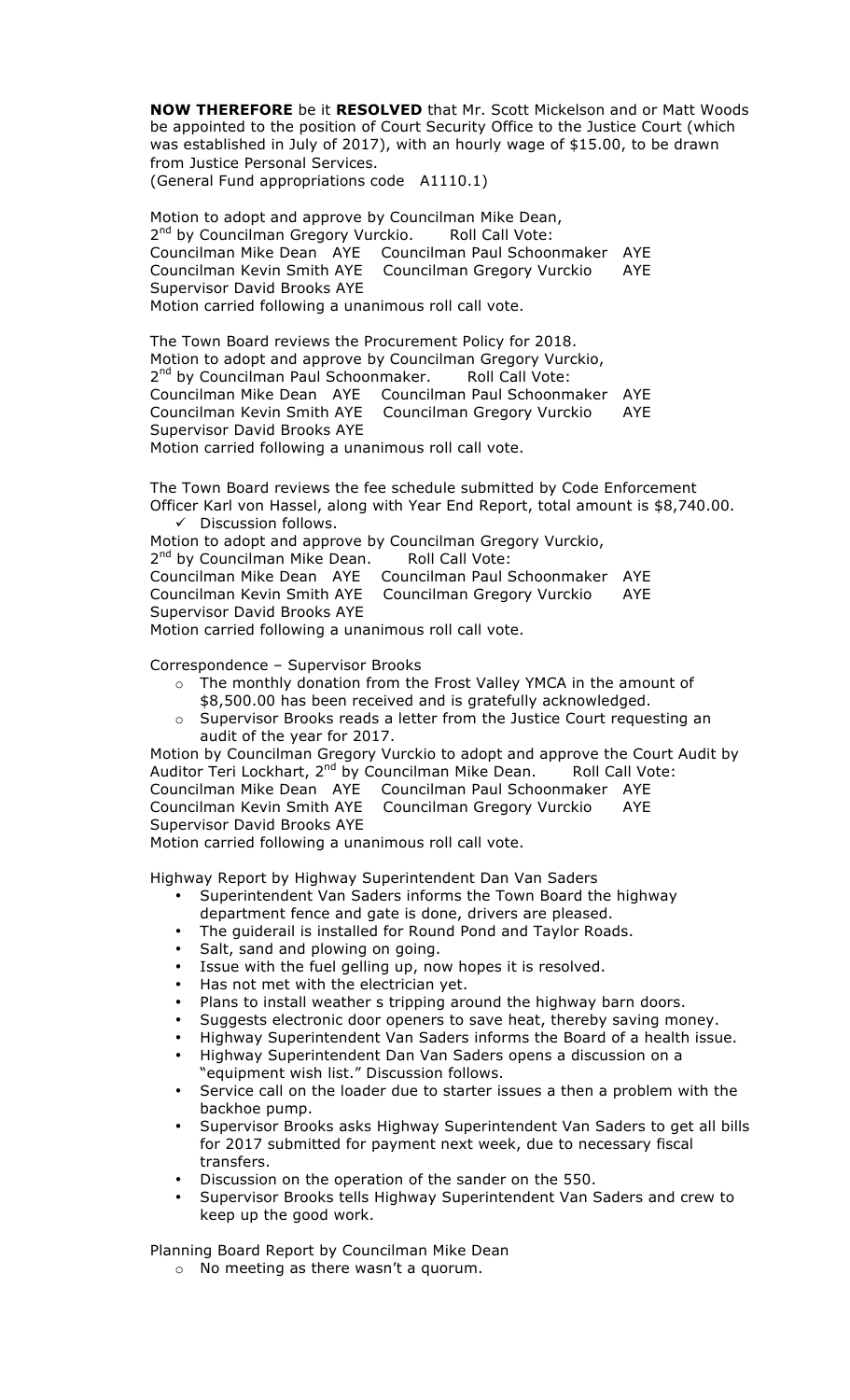Supervisor Comments:

- $\triangleright$  Supervisor Brooks reads a training notice from the Association of Towns.  $\triangleright$  Supervisor Brooks informs the Town Board he has met with Frost Valley
- YMCA Director Jerry Huncosky, in an on going discussion to increase their donation.

Supervisor Brooks calls for Councilman comment:

- $\div$  Councilman Mike Dean opens a discussion about the flag lighting, suggesting the light be put on the sign.
- # Supervisor Brooks has called and will return the electricians call regarding the up lighting for the flag.
- \* Councilman Kevin Smith comments he hopes the zoning is wrapped up soon and he will start checking with NIMS for 2018.

Supervisor Brooks calls for Public Comment: There is none.

Supervisor Brooks call for any further Town Board or public comments or discussion. There is none.

Motion to adjourn at 7:00 by Councilman Mike Dean, 2<sup>nd</sup> by Councilman Gregory Vurckio, All in favor. Motion carried 4 to 0 vote.

Respectfully Submitted by Joy Monforte, RMC, Town Clerk, January 3rd, 2018

Next Meeting: Tuesday, January 9<sup>th</sup>, 2018 at 6 pm at the Denning Town Hall.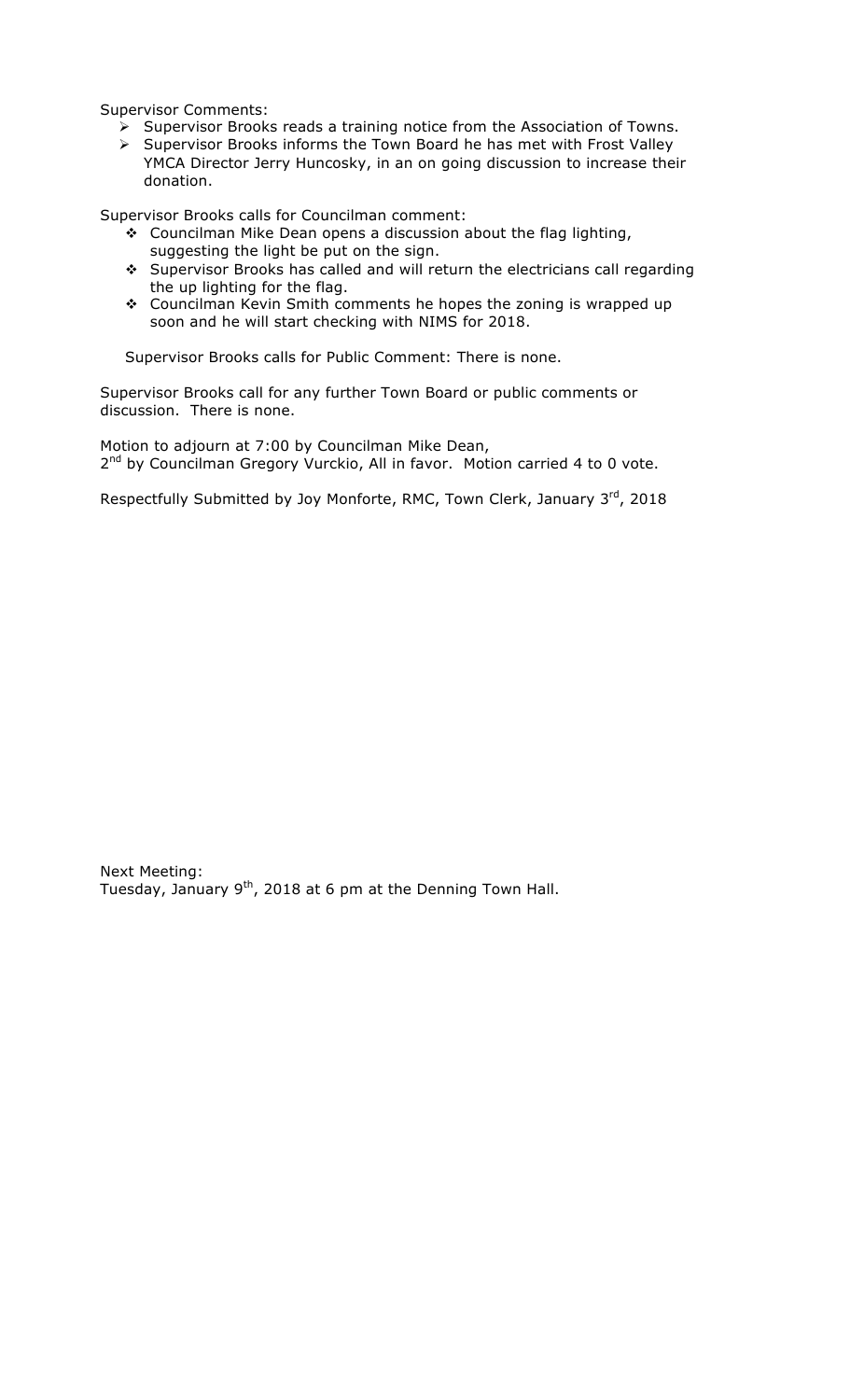## Town of Denning – Town Business Meeting

Meeting held on Tuesday, January  $9<sup>th</sup>$ , 2018 at the Denning Town Hall. Called to order at 6:00 p.m. by Supervisor David Brooks.

Present: Supervisor David Brooks

Councilmen: Mike Dean, Gregory Vurckio, Kevin Smith and Paul Schoonmaker. Highway Superintendent Dan Van Saders also present.

The Town Clerk's Cash Receipts Book and Bank Statements for the year 2017, for all accounts, were reviewed, accepted and signed. The Town Clerk Minute Book was signed prior to the commencement of the Town Board Meeting, as well.

The Town Clerk gave the Board members their copy of the agenda, Resolutions No. 25 and 26 of 2018 and the Budget vs. Actual thru December 2017.

Pledge of Allegiance

Highway Vouchers presented by Highway Superintendent Van Saders. (see Warrant  $#1APP$ , voucher  $#1-2$ ) Healthcare Reimbursement Act. DA9060.8 \$2,500.00 Trust & Agency Account DA9030.8 \$662.12 Motion to approve the paid Highway Accounts Pre Paid Vouchers by Councilman Mike Dean, 2<sup>nd</sup> by Councilman Paul Schoonmaker. All in favor. Motion carried.

Highway Vouchers presented by Highway Superintendent Van Saders. (see Warrant #1A, voucher #1-11) American Rock Salt DA5142.4 \$4,739.38, \$4,715.95, \$4,700.35 Case Tire Da5130.4 \$1,934.96 Chemung Supply Corp. DA5130.4 \$440.00, \$2,336.00 Ellenville Sand & Gravel DA5142.4 \$3,350.12, \$2,517.19, \$1,695.49 Fleetpride DA5130.4 \$691.75 Heritage DA5110.4 \$1,347.27, \$3,093.23 Home Depot Credit Services DA5130.4 \$29.39 H.O Penn Machinery DA5130.4 \$4,532.74 Shakelton Auto & Truck Parts DA5130.4 \$342.27 Tractor Supply DA5130.4 \$137.87 Motion to approve and pay the Highway Fund vouchers by Councilman Mike Dean, 2<sup>nd</sup> by Councilman Kevin Smith. All in favor. Motion carried.

Highway Vouchers presented by Highway Superintendent Van Saders. (see Warrant #1APP, voucher #1-2) MVP Health Care, Inc. DA9060.8 \$5,764.82 Trust & Agency Account DA9030.8 \$694.20 Motion to approve the paid Highway Pre Paid Vouchers by Councilman Gregory Vurckio, 2<sup>nd</sup> by Councilman Kevin Smith. All in favor. Motion carried.

Highway Pre Pay Vouchers presented by Highway Superintendent Van Saders. (see Warrant #1PP, voucher #1-2) MVP Health Care, Inc. DA9060.8 \$7,609.40 Shelter Point Life Ins. Co. DA9055.8 \$125.00 Motion to approve the paid Highway Pre Paid Vouchers by Councilman Paul Schoonmaker, 2<sup>nd</sup> by Councilman Gregory Vurckio. All in favor. Motion carried.

Highway Vouchers presented by Highway Superintendent Van Saders. (see Warrant  $#1$ , voucher  $#1$ ) NY Labor Law Poster Service DA5110.4 \$89.50 Motion to approve and pay the Highway Fund vouchers by Councilman Mike Dean, 2<sup>nd</sup> by Councilman Kevin Smith. All in favor. Motion carried.

Highway Superintendent Van Saders, informs the Town Board of a new hire, who is replacing a retiring employee, who's last day is the  $19<sup>th</sup>$  of this month. The new hire is young and already has his CDL Class B.

Supervisor Brooks informs the Highway Superintendent Van Saders and the Town Board he is in the process of applying for a town credit card, he has set a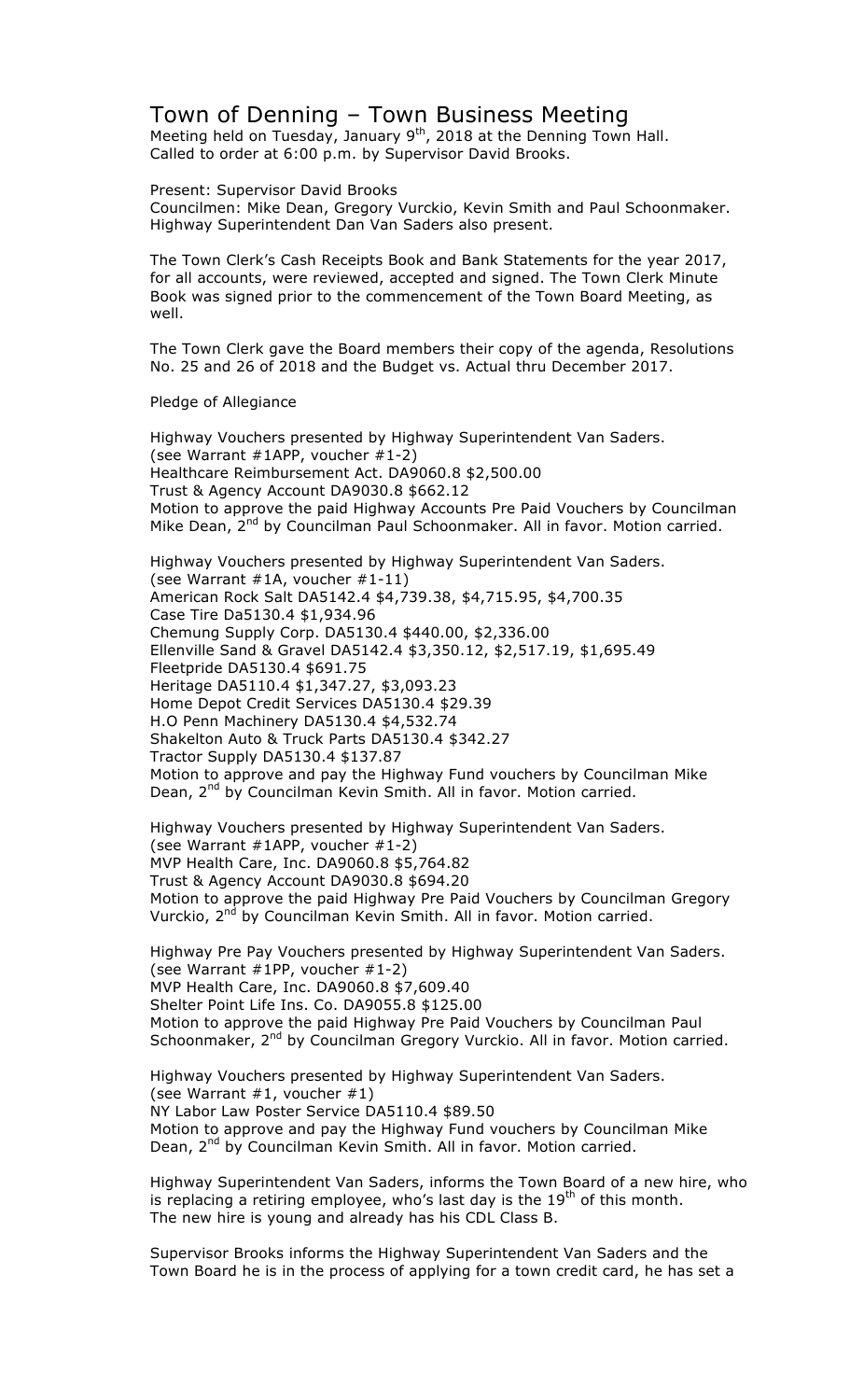fiscal limit. Currently, the Highway Superintendent, the Town Clerk as well as Supervisor place orders on their private, personal credit card.

The Town Board does a review of estimates for repairs and installs per OSHA, NYMIR and ease of work, at the town hall, highway barn and R&R site.

 $\triangleright$  Discussion also includes an inverter vs. generator for opening doors at the R&R site, and the highway barn doors.

Supervisor Brooks asks Highway Superintendent Van Saders if he has any issues with the submitted fiscal resolutions. Highway Superintendent Van Saders responds no.

Supervisor Brooks calls for any questions before Highway Superintendent Van Saders leaves, as his portion of the meeting is concluded. There is none.

General Vouchers presented by Supervisor Brooks. (see Warrant #1APP, voucher (#1-6) Central Hudson A1620.4 \$259.73, A5132.4 \$326.88 Healthcare Reimbursement Act A9060.8 \$2,500.00 Time Warner Cable 5132.4 \$147.64, A1620.4 \$191.46 Trust & Agency Acct. DA9030.8 \$65.17, \$286.39 Motion to approve the paid General Fund Pre Pay vouchers by Councilman Gregory Vurckio, 2nd by Councilman Mike Dean, All in favor. Motion carried.

General Vouchers, presented presented by Supervisor Brooks. (see Warrant #1A, vouchers (#1-18) Central Hudson A5182.4 \$112.17 Gnome Home Inc. A8020.4 \$16.80 Heritagenergy A1620.4 \$189.00, A5132.4 \$248.00 Carl Landon A1460.4 \$246.67 Cindy Michelson A1220.4 \$79.90 Joy Monforte A1410.4 \$49.75 Town of Neversink A7310.4 \$1,600.00 MVP A9060.8 \$40.50, \$40.50 Quill.Com A1410.4 \$242.98 Office of the State Comptroller A690 \$3,678.00 PCM-G A1410.4 \$1,709.96 Power Generator Service A1620.4 \$250.00 River Valley Radio A1650.4 \$295.00 Sullivan Overhead Doors A5132.4 \$385.60 Sundown Methodist Church A1620.4 \$1,200.00 Dan Van Saders Petty Cash Reimbursement A51010.4 \$31.66 Wapner, Koplovitz & Futerfas A1420.4 \$75.00 UCRRA A8160.4 \$1,384.65 Motion to approve and pay General Fund vouchers by Councilman Mike Dean, 2nd by Councilman Kevin Smith, All in favor. Motion carried.

General Pre Pay Vouchers presented by Supervisor Brooks. (see Warrant #1PP, voucher (#1-1) MVP Health Care Inc. DA9060.8 \$5,702.17 Motion to approve the paid General Fund Pre Pay vouchers by Councilman Gregory Vurckio, 2nd by Councilman Kevin Smith, All in favor. Motion carried.

General Vouchers, presented presented by Supervisor Brooks. (see Warrant #1, vouchers 1-6) Association of Towns A1920.4 \$800.00 CWT A1989.4 \$500.00 Jonathan Follender A1110.4 \$190.00 NYS Highway Superintendent Association A50104 \$200.00 NY Planning Federation A8020.4 \$260.00 Mike Pries, Inc. A1910.4 4475.00 Motion to approve and pay General Fund vouchers by Councilman Gregory Vurckio, 2nd by Councilman Mike Dean, All in favor. Motion carried.

Resolution No. 25 of 2018 **WHEREAS** New York State Town Law §113 authorizes the Town Supervisor to transfer funds between General Fund accounts upon the approval of an authorizing resolution by the Town Board, and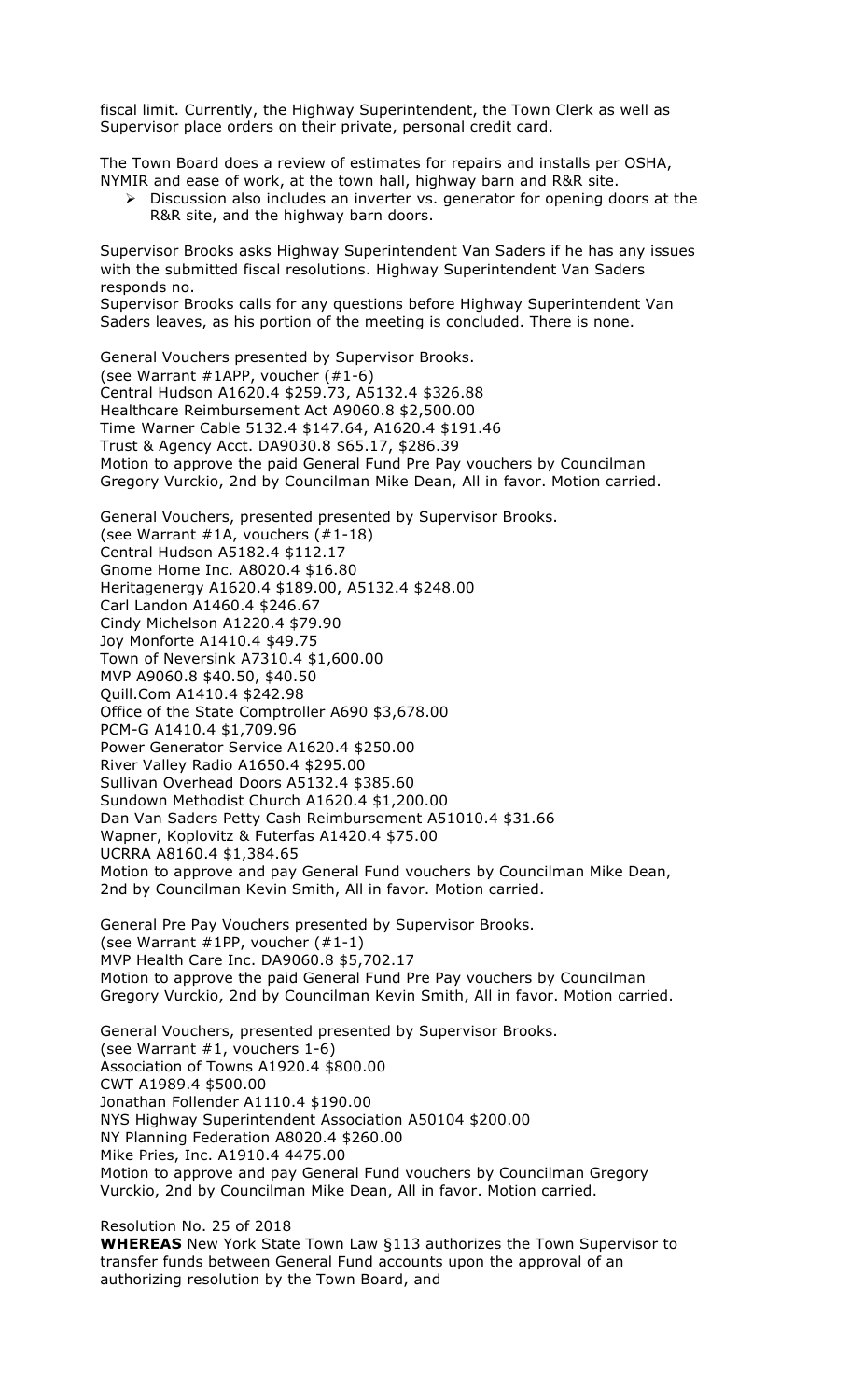**WHEREAS** the 2017 General Fund for the Town of Denning is in need of budgetary transfers.

**NOW THEREFORE BE IT RESOLVED** that the Town of Denning Town Board **HEREBY** authorizes the Supervisor to increase the following Appropriations Codes:

A1110.1 Justice Court Personal Services \$832.00

And A1110.2 Justice Court Equipment in the amount of \$192.00

- And A1320.4 Auditor Contractual Expense in the amount of \$475.00
- And A1620.2 Buildings Equipment in the amount of \$480.00
- And A1650.4 Central Communications in the amount of \$683.00
- And A1670.4 Central Data Processing in the amount of \$1,169.00
- And A1910.4 Unallocated Insurance in the amount of \$842.00

And A9030.8 Social Security in the amount of \$126.00

And to decrease A1990.4 Contingency Account in the amount of \$4,799.00

Motion to adopt and approve by Councilman Kevin Smith, 2<sup>nd</sup> by Councilman Gregory Vurckio. Roll Call Vote: Councilman Mike Dean AYE Councilman Paul Schoonmaker AYE Councilman Kevin Smith AYE Councilman Gregory Vurckio AYE Supervisor David Brooks AYE Motion carried following a unanimous roll call vote.

Resolution No. 26 of 2017

**WHEREAS** New York State Town Law §285-a authorizes the Town Supervisor to transfer funds between Highway Fund accounts upon the approval of a resolution by the Town Board, and

**WHEREAS** the 2017 Highway Fund for the Town of Denning is in need of budgetary transfers.

**NOW THEREFORE BE IT RESOLVED** that the Town of Denning Town Board **HEREBY** authorizes the Supervisor to transfer the following:

\$2,200.00 from Maintenance of Streets Equip. Expense DA5110.4 to Maintenance of Streets Personal Services DA5110.1, and

\$8,712.00 from Brush & Weeds DA5140.1 to DA9060.8 Health Insurance, and

\$5.00 from Retirement DA9010.8 to DA9055.8 Disability Insurance, and

\$87.00 from Retirement DA9010.8 to DA9040.8 Workers Comp, and

\$8,702.00 from Machinery Contractual DA5130.4 to DA5142.4 Snow Removal.

Motion to adopt and approve by Councilman Mike Dean, 2<sup>nd</sup> by Councilman Paul Schoonmaker. Roll Call Vote: Councilman Mike Dean AYE Councilman Paul Schoonmaker AYE Councilman Kevin Smith AYE Councilman Gregory Vurckio AYE Supervisor David Brooks AYE Motion carried following a unanimous roll call vote.

Discussion opened on the cost and amount of salt and sand vs. straight salt.

Brief discussion opened on the court security officer coming back.